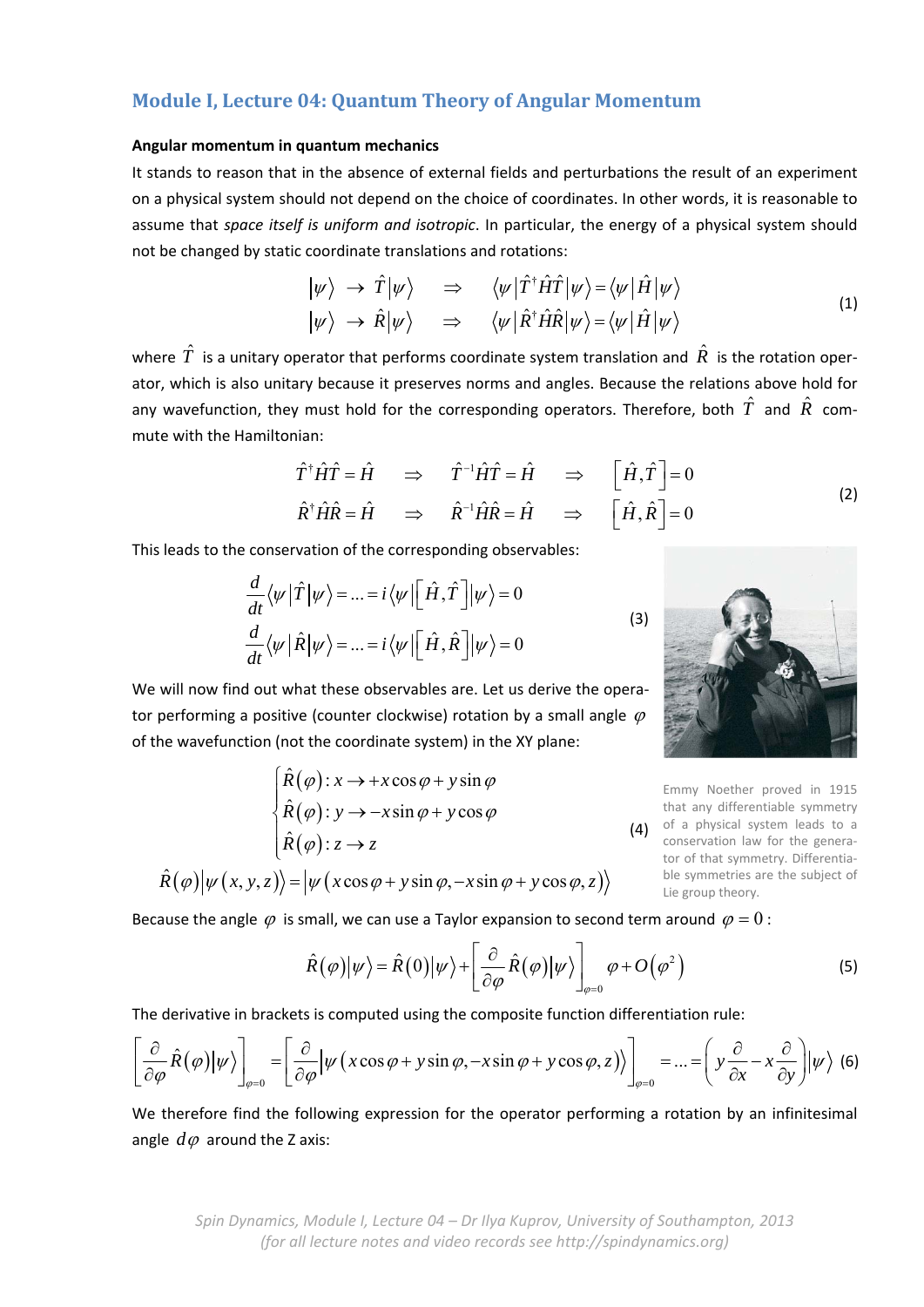$$
\hat{R}(d\varphi)|\psi\rangle = \left[1 - i\hat{L}_z d\varphi\right]|\psi\rangle \qquad \hat{L}_z = -i\left(x\frac{\partial}{\partial y} - y\frac{\partial}{\partial x}\right) \tag{7}
$$

Similar treatment can demonstrate that small rotations in the YZ and XZ planes are performed by:

$$
\hat{L}_X = -i \left( y \frac{\partial}{\partial z} - z \frac{\partial}{\partial y} \right); \quad \hat{L}_Y = -i \left( z \frac{\partial}{\partial x} - x \frac{\partial}{\partial z} \right)
$$
 (8)

It is easy to see that these operators are *angular momentum operators* – the definition of angular mo‐ mentum of a point particle with a coordinate vector  $\vec{r} = (x \ y \ z)$  and a momentum vector  $\vec{p} = (p_x \quad p_y \quad p_z)$  given in classical mechanics is:

$$
\vec{L} = \vec{r} \times \vec{p} = \begin{vmatrix} \vec{i} & \vec{j} & \vec{k} \\ x & y & z \\ p_x & p_y & p_z \end{vmatrix} = \begin{pmatrix} yp_z - zp_y \\ zp_x - xp_z \\ xp_y - yp_x \end{pmatrix} = \begin{pmatrix} L_x \\ L_y \\ L_z \end{pmatrix}
$$
(9)

The quantization procedure in this case amounts to replacing all quantities in this definition with the corresponding quantum mechanical operators, which are:

$$
\hat{p}_x = -i\frac{\partial}{\partial x}, \quad \hat{p}_y = -i\frac{\partial}{\partial y}, \quad \hat{p}_z = -i\frac{\partial}{\partial z}, \quad \hat{x} = x, \quad \hat{y} = y, \quad \hat{z} = z \tag{10}
$$

with the result that the operators corresponding to the three components of the angular momentum vector become:

$$
\hat{L}_x = -i\left(y\frac{\partial}{\partial z} - z\frac{\partial}{\partial y}\right); \quad \hat{L}_y = -i\left(z\frac{\partial}{\partial x} - x\frac{\partial}{\partial z}\right); \quad \hat{L}_z = -i\left(x\frac{\partial}{\partial y} - y\frac{\partial}{\partial x}\right)
$$
(11)

We can instantly recognize the infinitesimal rotation operators derived above. They make an appearance whenever a physical system has rotational dynamics or symmetry. Two more types of angular momentum operators will be useful later. One is the *total momentum operator* – the sum of squares of  $\hat{L}_{\rm x}$ ,  $\hat{L}_{\rm y}$  and  $\hat{L}_{\rm z}$ :

$$
\hat{L}^2 = \hat{L}_X^2 + \hat{L}_Y^2 + \hat{L}_Z^2
$$
 (12)

It corresponds to the squared norm of the total angular momentum and makes an appearance in systems that undergo rotational diffusion. The other type is raising and lowering operators, defined as:

$$
\hat{L}_{+} = \hat{L}_{X} + i\hat{L}_{Y} \qquad \hat{L}_{-} = \hat{L}_{X} - i\hat{L}_{Y}
$$
\n(13)

These are non-Hermitian operators that occur in the construction of the total momentum representation described below – we will use them for manipulation of angular momentum eigenfunctions. It is easy to demonstrate by direct inspection that the following relations hold:

$$
\hat{L}^2 = \hat{L}_{-}\hat{L}_{+} + \hat{L}_{Z}^2 + \hat{L}_{Z} = \hat{L}_{+}\hat{L}_{-} + \hat{L}_{Z}^2 - \hat{L}_{Z}; \qquad \hat{L}_{X} = \frac{\hat{L}_{+} + \hat{L}_{-}}{2}; \qquad \hat{L}_{Y} = \frac{\hat{L}_{+} - \hat{L}_{-}}{2i}
$$
(14)

We can also obtain a differential equation for the *rotation operator* itself and solve it:

$$
\hat{R}_{Z}(\varphi + d\varphi) = \hat{R}_{Z}(d\varphi)\,\hat{R}_{Z}(\varphi) = \left[1 - i\hat{L}_{Z}d\varphi\right]\hat{R}_{Z}(\varphi) \quad \Rightarrow
$$
\n
$$
\frac{\hat{R}_{Z}(\varphi + d\varphi) - \hat{R}_{Z}(\varphi)}{d\varphi} = -i\hat{L}_{Z}\hat{R}_{Z}(\varphi) \Rightarrow \quad \frac{d\hat{R}_{Z}(\varphi)}{d\varphi} = -i\hat{L}_{Z}\hat{R}_{Z}(\varphi) \quad \Rightarrow \quad \hat{R}_{Z}(\varphi) = e^{-i\hat{L}_{Z}\varphi}
$$
\n(15)

*Spin Dynamics, Module I, Lecture 04 – Dr Ilya Kuprov, University of Southampton, 2013 (for all lecture notes and video records see http://spindynamics.org)*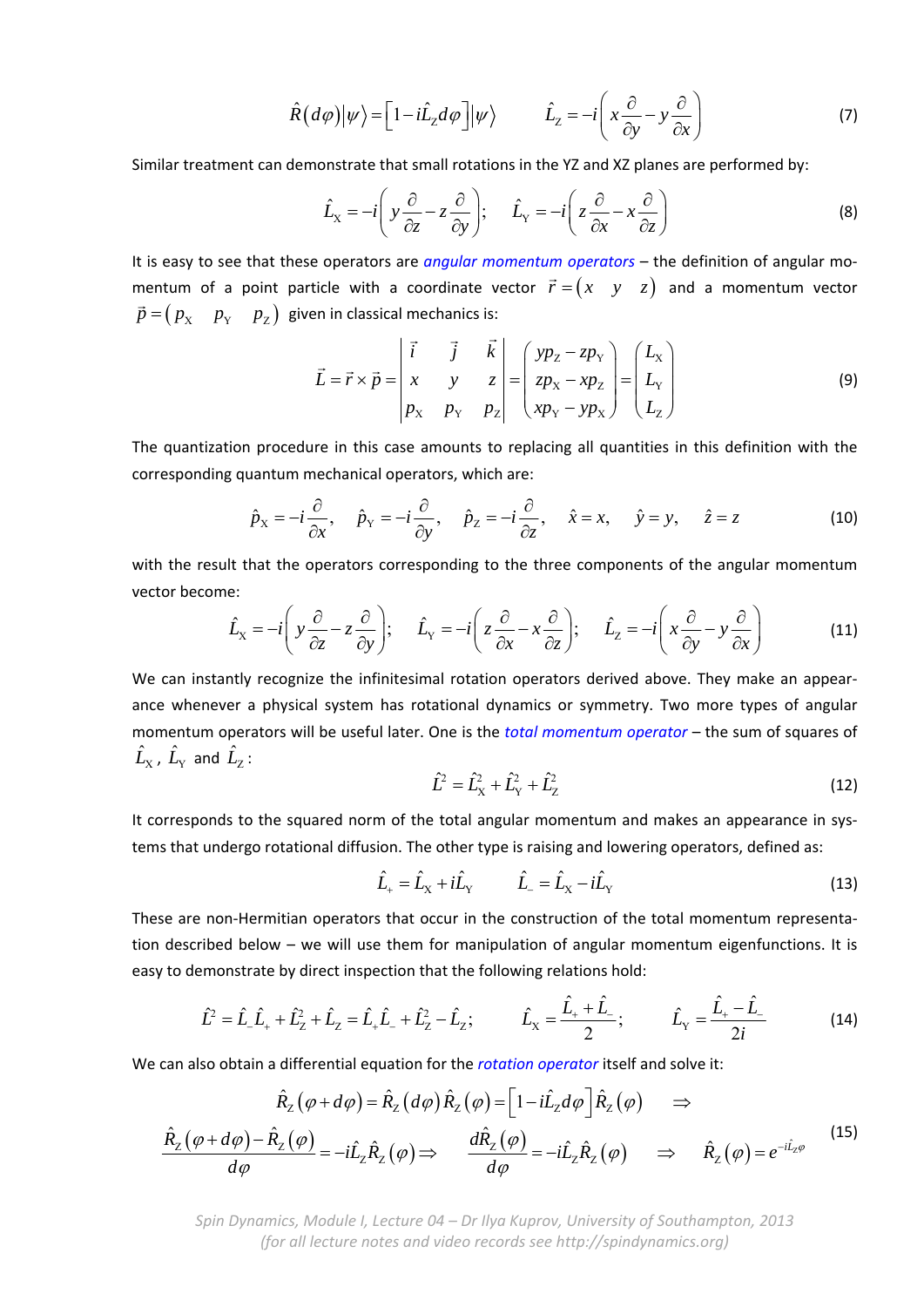The result explains the "rotating frame" name that is commonly given to the interaction representation. The final conclusion is that all rotation operators around a specific axis are exponentials of the angular momentum operator along that axis.

It is important to note that the expressions for the angular momentum operators derived above as well as the conservation laws for the corresponding observables are consequences of just one initial assumption: that physical space is isotropic. These are profound results – all conservation laws stem from symmetries. In the case of infinitesimal translation, linear momentum operators and the associated conser‐ vation laws appear in a similar fashion. Time translation symmetry leads to the conservation of energy.

## **Commutation and uncertainty relations**

Many equations that we will encounter later in the course involve operator commutators, *i.e.* combina‐ tions of the following general form:

$$
[\hat{L}, \hat{S}] = \hat{L}\hat{S} - \hat{S}\hat{L}
$$
 (16)

It is easy to prove by direct inspection from the definitions given in Equation (11) the following commutation relations between the angular momentum projection operators:

$$
[\hat{L}_X, \hat{L}_Y] = i\hat{L}_Z, \qquad [\hat{L}_Y, \hat{L}_Z] = i\hat{L}_X, \qquad [\hat{L}_Z, \hat{L}_X] = i\hat{L}_Y
$$
\n(17)

One can also show that the total momentum operator commutes with all projection operators:

$$
[\hat{L}^2, \hat{L}_X] = 0, \quad [\hat{L}^2, \hat{L}_Y] = 0, \quad [\hat{L}^2, \hat{L}_Z] = 0 \tag{18}
$$

For commutators involving raising and lowering operators we similarly get:

$$
[\hat{L}^2, \hat{L}_{\pm}] = 0, \qquad [\hat{L}_{+}, \hat{L}_{-}] = 2\hat{L}_{2}, \qquad [\hat{L}_{2}, \hat{L}_{\pm}] = \pm \hat{L}_{\pm}
$$
\n(19)

The commutation relations determine which of the corresponding observables can have a specific value simultaneously. If the uncertainty of a quantum mechanical observable corresponding to a Hermitian operator  $\hat{S}$  in a given state  $\ket{\psi}$  is defined as:

$$
\sigma_{s} = \sqrt{\langle \hat{S}^{2} \rangle - \langle \hat{S} \rangle^{2}} = \sqrt{\langle \psi | \hat{S}^{2} | \psi \rangle - \langle \psi | \hat{S} | \psi \rangle^{2}}
$$
(20)

(note the similarity to the definition of standard deviation) then the *uncertainty relation* states that:

$$
\sigma_A \sigma_B \ge \frac{\hbar}{2} \left| \langle [\hat{A}, \hat{B}] \rangle \right| \tag{21}
$$

The proof is given in standard textbooks. The non‐commutation of angular momentum projection oper‐ ators in Equation (17) leads to the uncertainty relation connecting the corresponding observables. In the case of angular momentum (and in atomic units, where  $\hbar = 1$ ) we can see that:

$$
[\hat{L}_X, \hat{L}_Y] = i\hat{L}_Z \qquad \Rightarrow \qquad \sigma_{L_X} \sigma_{L_Y} \ge \frac{\langle \psi | \hat{L}_Z | \psi \rangle}{2} \tag{22}
$$

and similarly for the other two pairs of projection operators. In practice this means that no two projec‐ tions of angular momentum can have specific values simultaneously. However, because  $\hat{L}^2$  does commute with the projections, it can have a specific value simultaneously with either  $\hat L_{\rm x}$  , or  $\hat L_{\rm y}$  , or  $\hat L_{\rm z}$  .